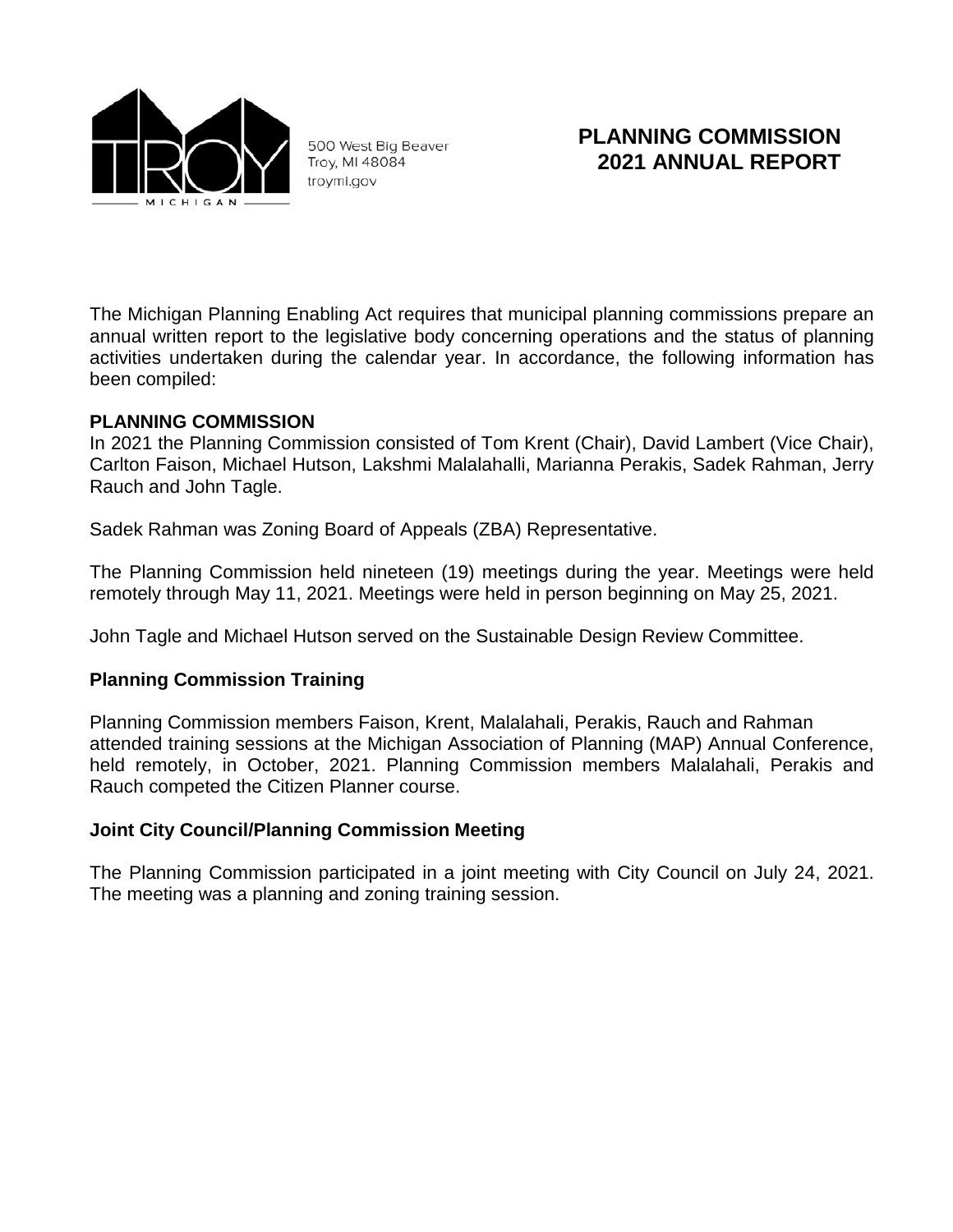

500 West Big Beaver<br>Troy, MI 48084 troymi.gov

## **PLANNING COMMISSION 2021 ANNUAL REPORT**

### **SITE PLAN REVIEWS**

The Planning Commission considered the following applications in 2021:

| Project                         | <b>Description</b>                                                                                  | <b>PC Action</b>                                                    |
|---------------------------------|-----------------------------------------------------------------------------------------------------|---------------------------------------------------------------------|
| SPJPLN2020-<br>0001             | Long Lake Shell Addition, Southwest corner of<br>Long Lake and Dequindre, Section 13, Zoned NN      | <b>Granted Special Use Approval</b><br>and Preliminary Site<br>Plan |
|                                 | "J"                                                                                                 | Approval on 1/12/21                                                 |
| <b>PUD JPLN</b>                 | Concept Development Plan (CDP) for Long Lake                                                        | No action taken                                                     |
| 2020-0018                       | and Crooks Planned Unit Development, SW<br>corner of Long Lake and Crooks, Section 8,               |                                                                     |
|                                 | <b>Currently Zoned O</b>                                                                            |                                                                     |
| SP JPLN2020-                    | Janineh Medical Building, East side of Rochester,                                                   | Postponed on 1/26/21                                                |
| 0017                            | South of Square Lake, Section 11, Zoned R-1C<br>(Controlled by Consent Judgment)                    |                                                                     |
| Casca Village of                | Casca Village of Troy, 4 units, East of Crooks                                                      | Preliminary Site Plan Approval                                      |
| <b>Troy Site</b><br>Condominium | Road, South of South Boulevard, Section 20,<br>Zoned R-1B                                           | granted on 2/9/21                                                   |
| SP JPLN2019-                    | Lange View Estates, 8 townhome units, East of                                                       | Postponed on 2/23/21                                                |
| 0041                            | Crooks Road, SE corner of Livernois and<br>Leetonia, Section 15, Zoned NN "H"                       |                                                                     |
| SP JPLN2020-                    | The Meadows of Troy (One Family Residential                                                         | <b>Recommended Preliminary</b>                                      |
| 0013                            | Cluster), East of John R, North of Square Lake,<br>Section 1, Zoned R-1D                            | Site Plan Approval on 4/27/21                                       |
| SP JPLN2021-<br>0014            | Church<br>Gymnasium<br>St.<br>Mark<br>Coptic<br>and                                                 | <b>Granted Special Use Approval</b>                                 |
|                                 | Classroom Addition, West side of Livernois, South<br>of Wattles, Section 21, Zoned R-1B             | and Preliminary Site Plan<br>Approval on 4/27/21                    |
| <b>SV JPLN2020-</b>             | Street Vacation request to vacate public walkway                                                    | Recommended approval of                                             |
| 001                             | East of John R and North of Big Beaver, abutting<br>3512 Euclid on the North and 3506 Euclid on the | Street Vacation request on<br>4/13/21                               |
|                                 | South, Section 24                                                                                   |                                                                     |
| <b>PSCP</b>                     | Willowbrook No. 2 Site Condominium, 7 units/lots,                                                   | Preliminary Site Plan Approval                                      |
| JPLN2021-0001                   | East side of John R, South of Wattles, Section 24,<br>Zoned R-1C                                    | granted on 7/13/21                                                  |
| SP JPLN2021-                    | The Alcove Site Improvements, East side of                                                          | Preliminary Site Plan Approval                                      |
| 0003                            | Livernois, South of Big Beaver, Section 27, Zoned<br><b>MF</b>                                      | granted on 8/10/21                                                  |
| SP JPLN2021-                    | Warrior Baseball Indoor Hitting Facility, South side                                                | <b>Recommended Preliminary</b>                                      |
| 0005                            | of Equity Drive, East of Coolidge, Section 32,<br>Zoned IB (Controlled by Consent Judgment)         | Site Plan Approval on 6/8/21                                        |
| SP JPLN2020-                    | Shallowbrook<br>Townhomes,<br>East<br>side<br>οf                                                    | Preliminary Site Plan Approval                                      |
| 0006                            | Rochester, South of Shallowdale, Section 14,                                                        | granted on 6/22/21                                                  |
|                                 | Zoned RT (Controlled by Conditional Rezoning<br>Agreement)                                          |                                                                     |
|                                 |                                                                                                     |                                                                     |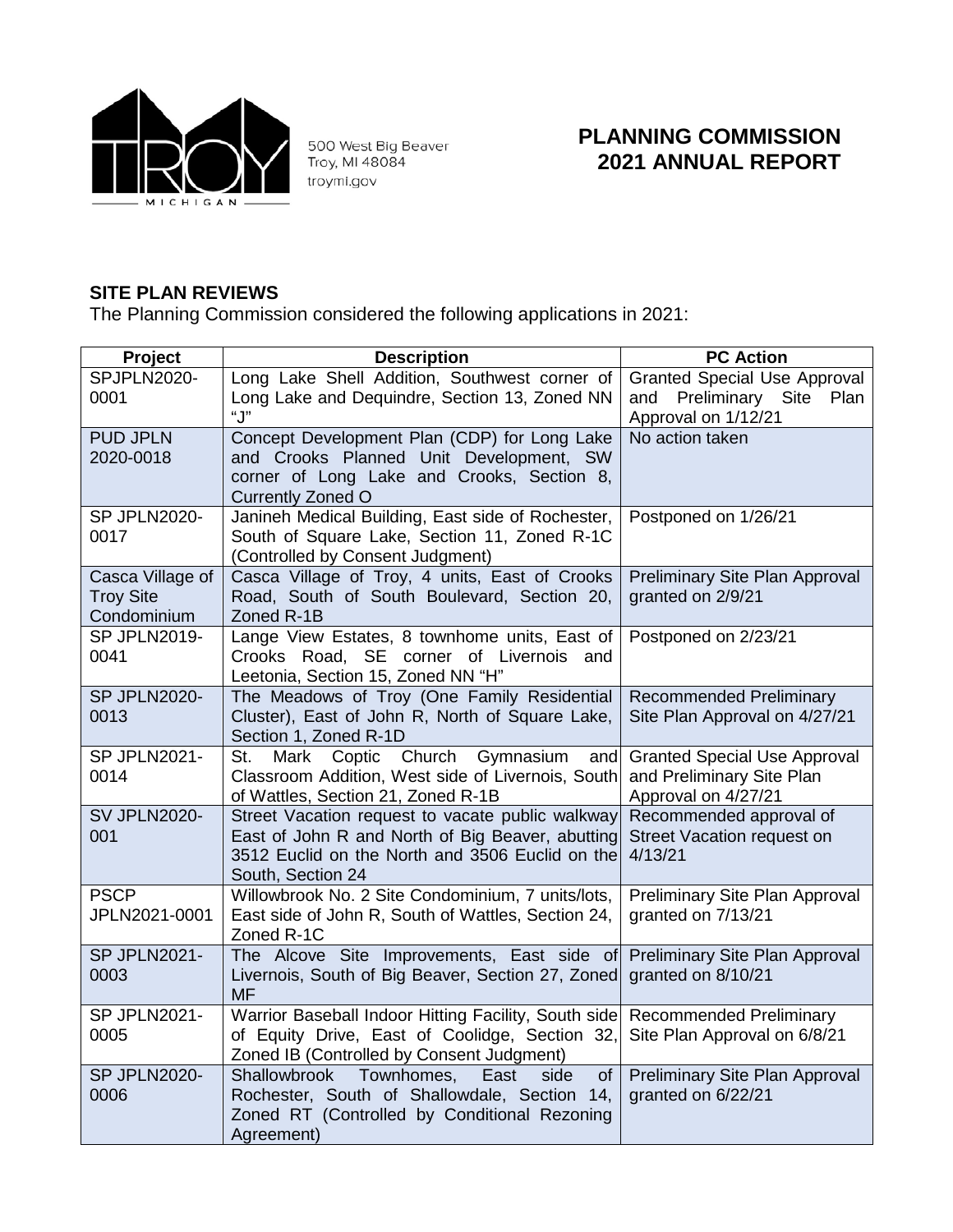

500 West Big Beaver<br>Troy, MI 48084 troymi.gov

## **PLANNING COMMISSION 2021 ANNUAL REPORT**

| <b>PUD</b><br>JPLN2021-0008 | Amendment to Troy Crossing PUD, North side of<br>Big Beaver, East of John R, Section 24, Zoned<br>PUD <sub>8</sub>                                                | Recommended approval of<br><b>Planned Unit Development</b><br>Amendment on 8/24/21 |
|-----------------------------|-------------------------------------------------------------------------------------------------------------------------------------------------------------------|------------------------------------------------------------------------------------|
| <b>SU JPLN2021-</b><br>001  | Panera Bread Café (with Drive Through), East side Granted Special Use Approval<br>of Coolidge, South of Maple, Section 32, Zoned and Preliminary Site Plan<br>MR. | Approval on 9/28/21                                                                |
| SP JPLN2021-<br>0013        | Center Court at Butterfield, 52-unit Townhome<br>Development, North side of Butterfield, South of<br>Big Beaver, West of Crooks, Section 29, Zoned<br>MF          | <b>Preliminary Site Plan Approval</b><br>granted on 10/26/21                       |
| <b>SP JPLN2021-</b><br>019  | Motor City Church, East side of Livernois, North of<br>Big Beaver, Section 22, Zoned R-1C                                                                         | Preliminary Site Plan Approval<br>granted on 10/26/21                              |

### **ZONING ORDINANCE AMENDMENTS**

The Planning Commission considered the following amendment applications in 2021:

| <b>Amendment</b>           | <b>Description</b>                                                                                                  | <b>PC Action</b>                                                                                          |
|----------------------------|---------------------------------------------------------------------------------------------------------------------|-----------------------------------------------------------------------------------------------------------|
| Z JPLN2021-                | Lindsey Center Rezoning, East of Crooks, South                                                                      | Recommended approval of                                                                                   |
| 0001                       | of Big Beaver, Section 28, From O to BB                                                                             | Rezoning request 5/25/21                                                                                  |
| <b>CR JPLN2019-</b>        | Proposed Livernois Court Conditional Rezoning,                                                                      | Recommended denial of                                                                                     |
| 003                        | East side of Livernois, North of Big Beaver,                                                                        | <b>Conditional Rezoning Request</b>                                                                       |
|                            | Section 22, From R-1C to BB                                                                                         | on 8/24/21                                                                                                |
| <b>CR JPLN2021-</b><br>001 | Pine View Condominiums, West<br>side of<br>Dequindre, north of Long Lake, Section 12, From<br>NN "J" & EP to NN "J" | Recommended approval 4-4<br>& Recommended denial 4-4<br>on 8/24/21<br>Recommended approval on<br>10/26/21 |
| <b>ZOTA 256</b>            | Zoning Ordinance Text Amendment - Residential<br>Uses in BB Zoning District                                         | Recommended approval on<br>10/26/21                                                                       |

#### **CITY OF TROY MASTER PLAN**

City Council approved the Master Plan Scope on November 23, 2020. The Planning Commission considered the Master Plan at the following Regular meetings in 2021:

| <b>Date</b>        | <b>Action</b>                                                               |
|--------------------|-----------------------------------------------------------------------------|
| March 23, 2021     | Staff/Planning Consultant discussed Master Plan Survey design and sought    |
|                    | feedback on questions                                                       |
| May 25, 2021       | Staff/Planning Consultant presented Master Plan Survey flyers and discussed |
|                    | methods to advertise survey (Survey went live on May 27)                    |
| June 8, 2021       | Staff/Planning Consultant provided update on Master Plan Survey (Survey     |
|                    | deadline was originally scheduled for June 18 but was extended to June 25)  |
| July 13, 2021      | Staff/Planning Consultant presented results of Master Plan Survey           |
| September 14, 2021 | Staff/Planning Consultant revisited Master Plan Scope                       |